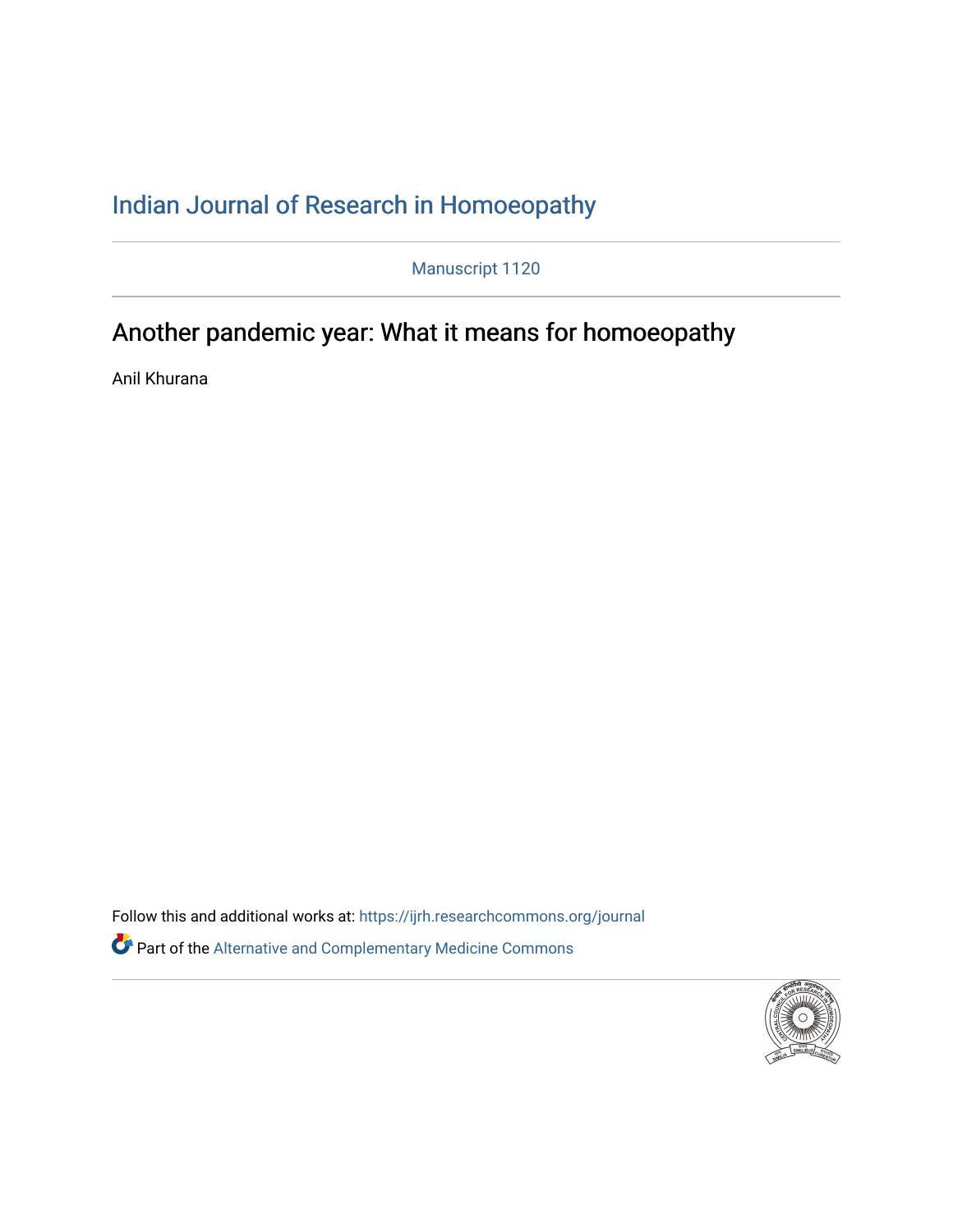# Another pandemic year: What it means for homoeopathy

Abstract

.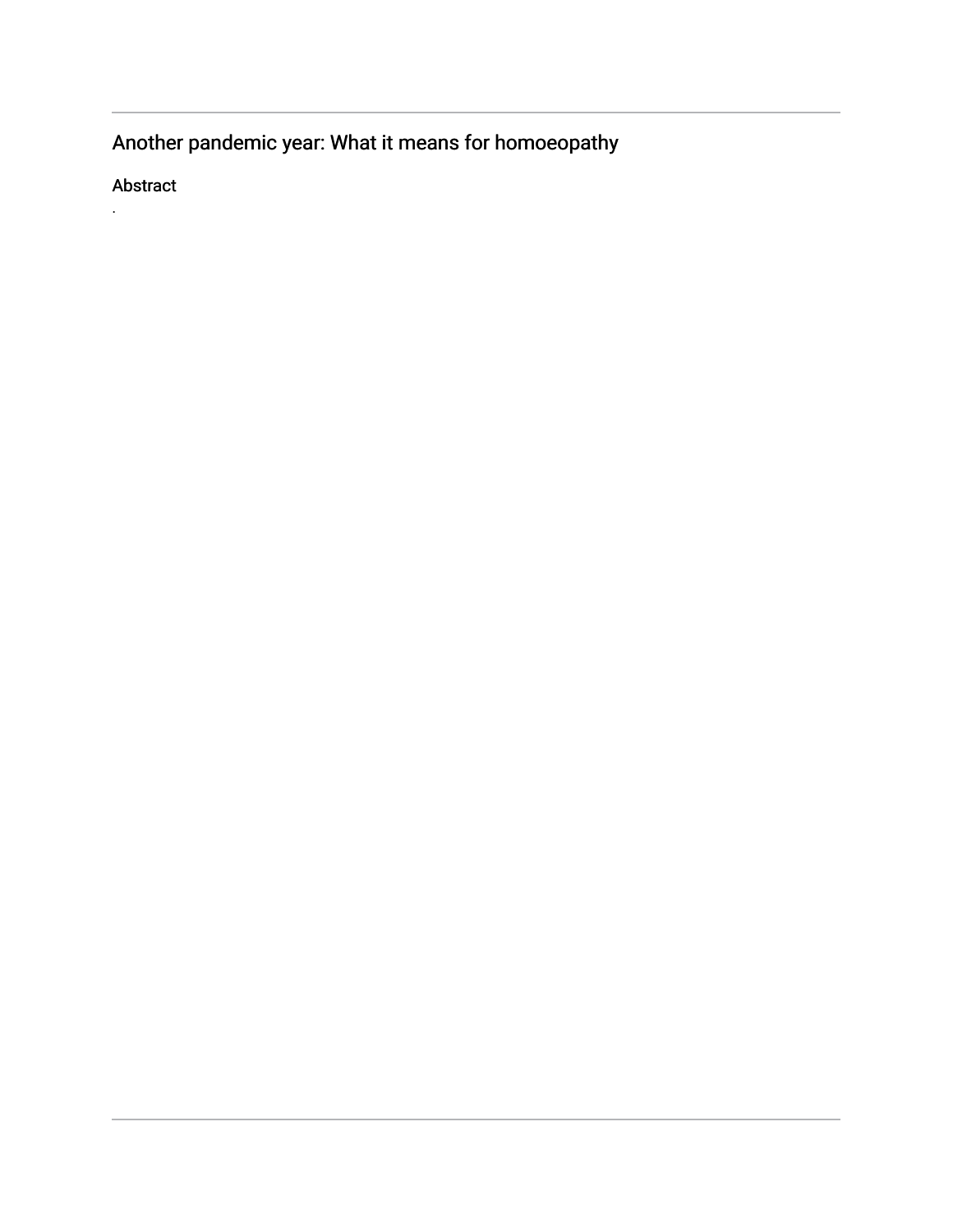# **Another pandemic year: What it means for homoeopathy**

Yet another year comes to an end. 2021 was no different from 2020 in terms of the pandemic in some ways and yet very different from it in other. COVID-19 continued to be the prime reporting subject in most health journals, as the virus showed its newer and more virulent strain in Delta.[1] Nevertheless, it was a year of achievements so far as the prevention and treatment of the illness is concerned. Be it COVID-appropriate behaviour, vaccination drive or immunity building efforts, people committed themselves to enable prevention from COVID-19, contributing thus to overall inhibition of spread, directly or indirectly. Traditional and Complementary Medicine contributed in its own pivotal ways in attaining immunity and prevention goals.<sup>[2-4]</sup> India saw a surge in use of AYUSH systems of medicine for prevention, [5] with homoeopathic medicine Arsenic album 30 becoming a household name for many.

Many evidence-based cohorts, case series and randomised trials in homoeopathy were initiated or analysed this year, and the vast data pool generated out of these trials is a treasure in itself. The outcomes are being published,<sup>[6-9]</sup> and with every fine publication on COVID-19, homoeopathy is moving a step closer to scientific validation. It is noteworthy that not only did we succeed in conducting these studies in our homoeopathycentric health set-ups or clinics, but the pandemic also opened up the doors of tertiary care hospitals to homoeopathy. There were possibilities to provide homoeopathy care not only to the home quarantined or asymptomatic patients but also to the hospitalised patients of COVID-19 suffering from mild to severe disease, in addition to the standard care. This opportunity of being able to provide homoeopathic treatment even to those who cannot walk up to the homoeopathy clinics is something that homoeopathy fraternity had been waiting for long. If homoeopathy can prove its worth as an effective adjuvant modality for the management of difficult cases in the hospitals, there would be little to stop its eventual acceptance in the healthcare system.

Integrative management of diseases is eventually going to become the new normal in healthcare centres, just as it already exists in day-to-day practice. People often take therapeutic interventions of two systems of medicine together, especially homoeopathy and conventional medicine, as there is negligible chance of drug-to-drug interactions in such integration, under the care of qualified physicians. The road that leads to such integration may be a long one, but the journey seems to have begun, with mutual respect that the practitioners of the two systems have developed for each other's systems, thus opening avenues for collaborative endeavours. The joint studies resulting from such collaborations have paved way for critical evidence in this respect.

In this issue, we are presenting thought-provoking research works by our homoeopathy colleagues. A pilot study has been published in this issue that demonstrates the usefulness of homoeopathic treatment in the management of intellectual disability cases, showing improvement in adaptive functioning, cognition, hyperactivity, behavioural dysfunction, communication and learning difficulty.[10]

Another study is reported that compared the effectiveness of homoeopathic tinctures with allopathic ketoconazole in growth inhibition and fungicidal properties against *in vitro* cultures of *Candida albicans* demonstrating that homoeopathic alternatives can be effective in preventing fungal infections but may be less effective in the treatment of a fully developed *C. albicans* infection.[11]

A case series of phobic anxiety disorders provide a preliminary evidence for the utility of homoeopathy in such disorders and would stimulate the researchers for further research in this clinical area.[12] Another case series of stasis dermatitis and venous ulcers of varying severity is reported, in which individualised classical homoeopathy showed positive response as recorded with the comprehensive classification system for chronic venous disorders (clinical aetiology anatomical pathophysiology) score and venous clinical severity score.<sup>[13]</sup>

Evidence-based case reports of successfully treated postherpetic neuralgia and renal stone with individualised homoeopathy are also presented.<sup>[14,15]</sup>

As we close this year's last issue, here's wishing our readers great beginnings for the next year!

#### **Anil Khurana**

Central Council for Research in Homoeopathy, New Delhi, India. E-mail: anil23101961@gmail.com

### **References**

- 1. Tracking SARS-CoV-2 Variants. Available from: https://www.who. int/en/activities/tracking-SARS-CoV-2-variants [Last accessed on 2021 Dec 14].
- 2. Lyu M, Fan G, Xiao G, Wang T, Xu D, Gao J, *et al*. Traditional Chinese medicine in COVID-19. Acta Pharm Sin B 2021;11:3337-63.
- 3. Menekli T, Doğan R. Complementary and integrative medicines methods used by internal medicine and surgical clinic nurses during the COVID-19 pandemic. Prog Heal Sci. 2021;11:66-74.
- 4. Tillu G, Salvi S, Patwardhan B. AYUSH for COVID-19 management. J Ayurveda Integr Med 2020;11:95.
- 5. Kotecha R. The journey with COVID-19: Initiatives by Ministry of AYUSH. J Ayurveda Integr Med 2021;12:1-3.
- 6. Manchanda RK, Miglani A, Gupta M, Meena BS, Chadha V, Joseph F, *et al*. Homeopathic remedies in COVID-19: Prognostic factor research. Homeopathy 2021;110:160-7.